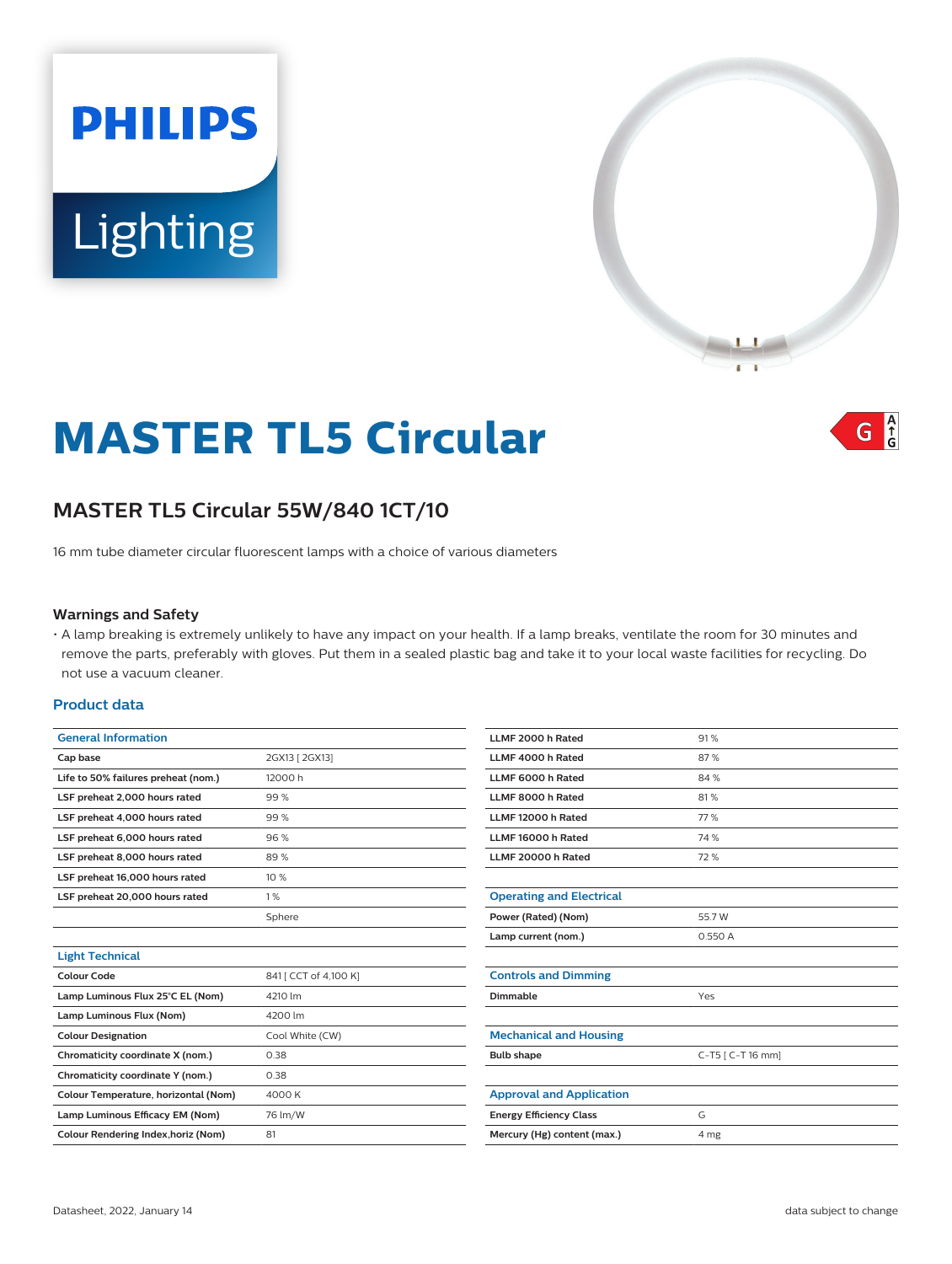#### **MASTER TL5 Circular**

| Mercury (Hg) content (nom.)        | 4 mg                               |
|------------------------------------|------------------------------------|
|                                    |                                    |
| Energy consumption kWh/1,000 hours | 56 kWh                             |
|                                    | 423623                             |
|                                    |                                    |
| <b>Product Data</b>                |                                    |
| Full product code                  | 871150064251625                    |
| Order product name                 | MASTER TL5 Circular 55W/840 1CT/10 |
| EAN/UPC - product                  | 8711500642516                      |
| Order code                         | 927965784013                       |
|                                    |                                    |

| Local order code                  | TL5C55W840                 |
|-----------------------------------|----------------------------|
| SAP numerator - quantity per pack |                            |
| Numerator - packs per outer box   | 10                         |
| <b>SAP material</b>               | 927965784013               |
| SAP net weight (piece)            | 0.110 kg                   |
| <b>ILCOS</b> code                 | FSCH-55/40/1B-L/P-2GX13-16 |
|                                   |                            |

#### **Dimensional drawing**



**Product D (max) D (min) E (min) E (max) I (min) I (max)** MASTER TL5 Circular 55W/840 1CT/10 18 mm 14 mm 293 mm 305 mm 260 mm 272 mm

**MASTER TL5 Circular 55W/840 1CT/10**

#### **Photometric data**